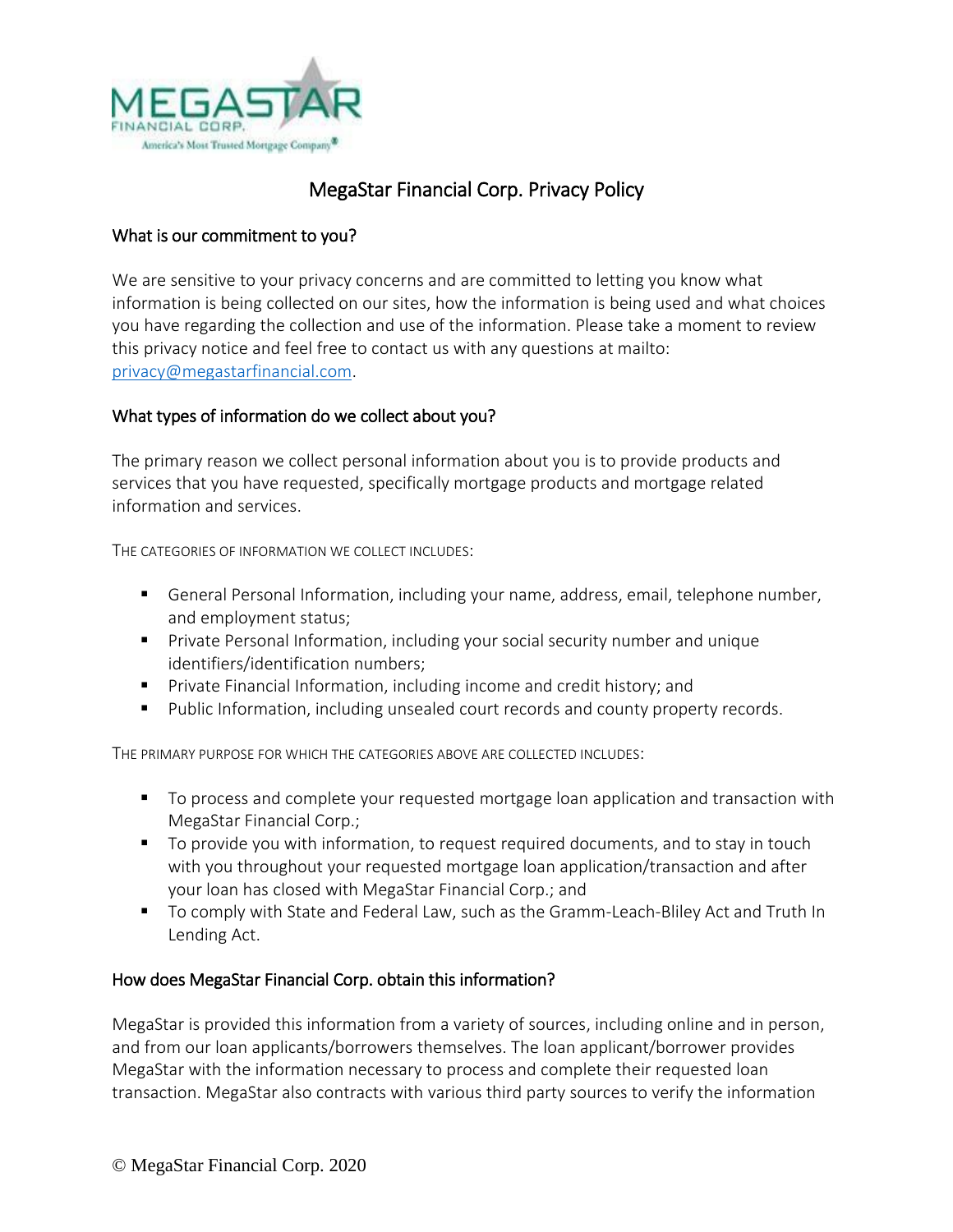

provided by the loan applicant/borrower and to complete the loan transaction. Examples of third party sources include the IRS, the Social Security Administration, credit reporting agencies, public records, and the loan applicant/borrower's employer(s).

#### Do we share information with third parties?

#### MEGASTAR FINANCIAL CORP. DOES NOT SELL YOUR PERSONAL INFORMATION.

We do not share personal identifying information with any non-affiliated third party except (1) as permitted or required by law. For example, MegaStar Financial Corp. will comply with inquiries by law enforcement or government agencies and will comply with Federal laws such as the Real Estate Settlement Procedures Act (RESPA), the Fair Credit Reporting Act (FCRA), the Gramm-Leach-Bliley Act (GLBA), the Patriot Act, or the Fair and Accurate Credit Transactions Act (FACTA) in order to complete your requested mortgage loan transaction. Put simply, MegaStar Financial Corp. obtains your permission at application to share certain personal identifying information with non-affiliated third parties in order to complete your requested mortgage transaction, for example, credit reporting agencies, government agencies, and the investor on your mortgage loan. All non-affiliated third parties are subject to the same level of confidentiality as MegaStar Financial Corp. when it comes to the protection and security of your personal information.

MegaStar Financial Corp. may share certain information with non-affiliated third parties where you have given MegaStar consent to do so or to third party marketing vendors in order to stay in communication with you after your requested loan transaction has closed. The information MegaStar may provide includes your name, property address, and email. However, MegaStar does not share any personal identifying information, like your social security number or government identifier, with any non-affiliated third party except as stated above.

Our sites may contain links for other services that we feel you may have an interest in. We believe these sites share a similar commitment to consumer privacy and urge you to review their privacy policy when visiting their sites. We cannot, however, be responsible for their privacy practices.

#### What is our policy relating to former customers?

Our policy regarding the collection and use of information about former customers is the same as that regarding the collection and use about existing customers. Over time, in compliance with certain state and federal laws and contractual obligations, we will delete your information from all of our systems. If you have any questions, please feel free to contact us at: [privacy@megastarfinancial.com](mailto:privacy@megastarfinancial.com) or follow the Request to Know/Delete process outlined below.

#### How do we protect your information?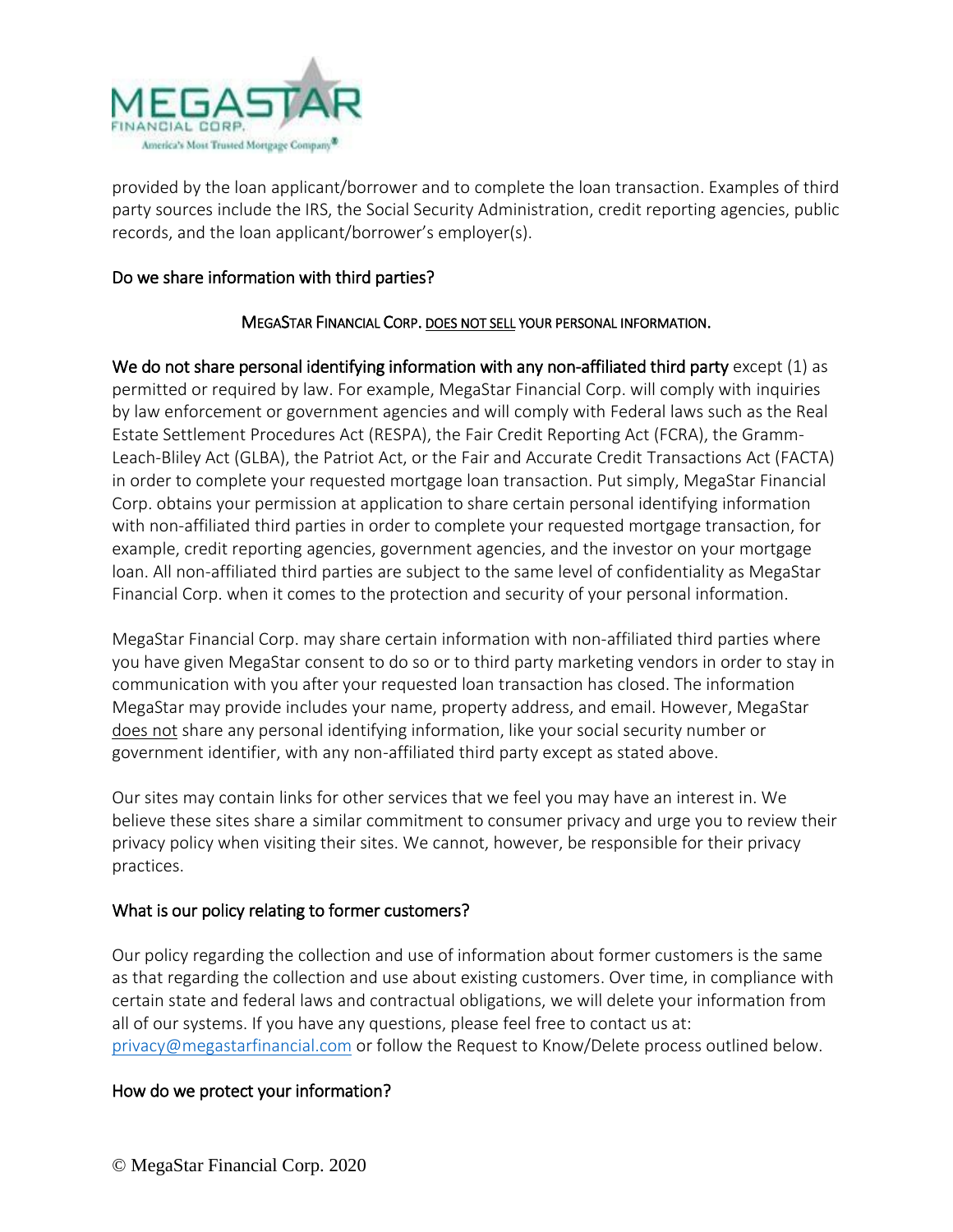

We restrict access to nonpublic personal information about you to those of our employees who need to know that information in order to provide products or services to you. We maintain physical, electronic, and procedural safeguards designed to protect your nonpublic personal information.

### Transferability of Information

In the event we go through a business transition, such as a merger, acquisition by another company, or sale of all or portion of our assets, your personally identifiable information will likely be among the assets transferred. You will be notified by means of notice on our site for thirty (30) days of any such change in ownership or control of your personal information. For more information, please refer to the section labeled "Privacy Notice Changes," below.

### A Special Note Regarding People Under 18 Years Old

Consumers under the age of 18 must not send any personal information to us - including but not limited to information such as name, address or e-mail address.

#### MegaStar Borrowers and California Residents

Effective January 1, 2020, the California Consumer Privacy Act grants to California residents 5 rights: 1) the right to know what personal information is being collected about you; 2) the right to know whether the personal information is sold or disclosed and to whom; 3) the right to say no to the sale of personal information; 4) the right to request deletion of your personal information; and 5) the right to equal service and price, even if you exercise your privacy rights.

At MegaStar, we know consumer privacy is important, that's why we are extending these rights to all MegaStar borrowers and customers, existing and former, regardless of whether they are California residents or not.

What does this mean? It means you, as a MegaStar customer, have the following rights:

- 1) Request to Know, which includes:
	- a. Right to Know the specific pieces of information that MegaStar has collected, used, and/or maintained;
	- b. Right to Know the categories of personal information MegaStar has collected, used, and/or maintained;
	- c. Right to Know the categories of sources from which MegaStar collected the personal information;
	- d. Right to Know the categories of personal information that MegaStar disclosed for a business purpose;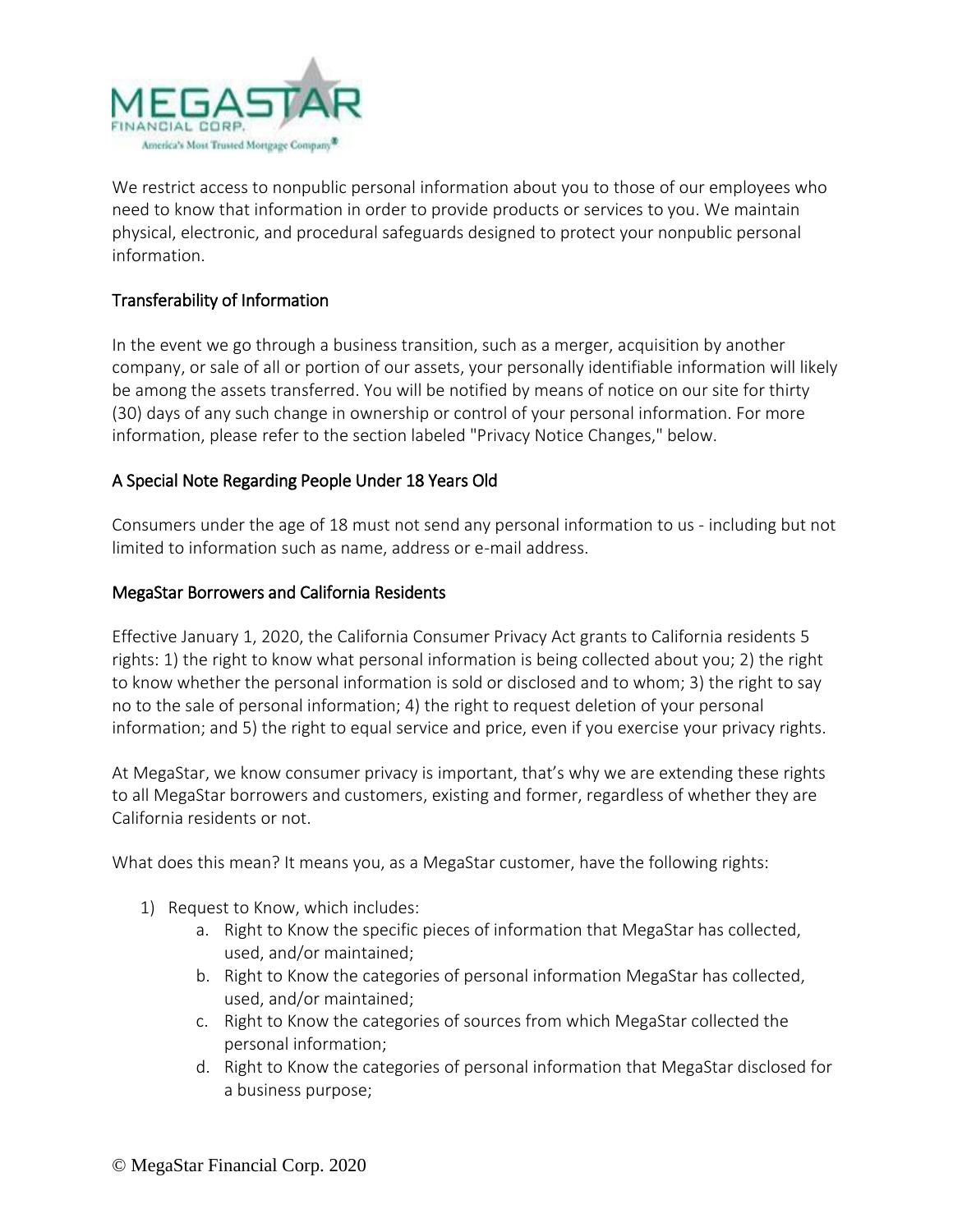

- e. Right to Know the categories of third parties to whom the personal information was disclosed for the business purpose in (d) above; and
- f. The business or commercial purpose for collecting, using, and/or disclosing the personal information.
- 2) Request to Delete the right to request MegaStar delete that information.

# How to Make a Request to Know or Request to Delete:

# 1. Send Request to MegaStar Financial Corp.

- a. Phone: 303.321.8800
- b. Email[: privacy@megastarfinancial.com](mailto:privacy@megastarfinancial.com)
- c. Mail: 1080 Cherokee, Attn: Legal, Denver, CO 80204
- d. In-person at any branch location or the corporate office located at 1080 Cherokee, Denver, CO 80204

# 2. MegaStar will verify your request and confirm receipt of your request within 10 days.

- a. To verify the request, MegaStar will evaluate the information provided by the requesting party with the information MegaStar has on-file for the borrower in order to verify and confirm the identity of the requesting party.
- b. MegaStar collects and maintains sensitive, private information. Therefore, MegaStar will evaluate all requests to know against the risk of potential harm and/or potential fraud.

If an Authorized Agent is submitting a Request on behalf of a MegaStar borrower, the Authorized Agent must provide: 1) written authorization from the borrower for the Authorized Agent to act on their behalf and provide verification of the Authorized Agent's identity; or 2) Provide MegaStar with a valid and fully executed Power of Attorney form.

3. MegaStar will send you a response within 45 days via email or US Postal Service.

### Requests to Delete and Gramm-Leach-Bliley Exemption

While MegaStar will comply with all requirements set forth in the California Consumer Privacy Act, please understand that MegaStar collects, processes, maintains, stores, and discloses consumer private personal information for the purpose of completing a requested mortgage loan transaction. This collection, processing, maintenance, and disclosure is covered under the Gramm-Leach-Bliley Act and by other State and Federal laws. Because MegaStar is subject to these State and Federal financial privacy and cybersecurity laws, you can rest assured that your information will be protected, encrypted, and only used as MegaStar has disclosed in this Privacy Policy.

### Non-Discrimination and Limitations